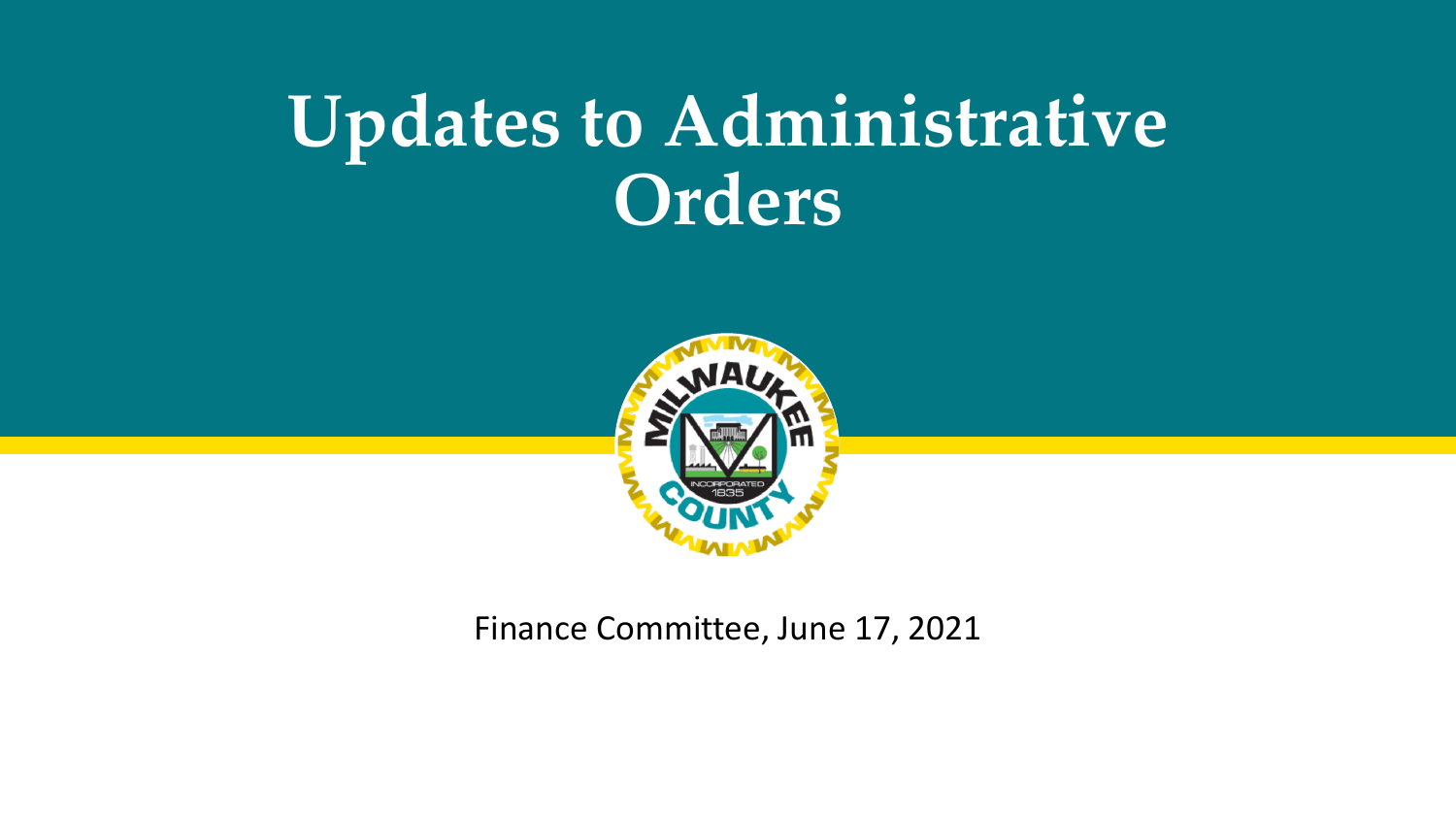## **Follow-up from last meeting**

Finance Committee requested information on why the use of the Expanded Paid Sick Leave (EPSL) Bank for dependents exposed to COVID-19 would only cover the quarantine period required by the operating institution and not the full 14-days recommended by the CDC, at the discretion of the parent or guardian.

- Purpose of Quarantine: "helps prevent spread of disease that can occur before a person knows they are sick or if they are infected with the virus without feeling symptoms." (CDC).
	- o Quarantine is not used to prevent the dependent from getting sick
	- o Quarantine is different than time used to recover if a dependent becomes sick with COVID-19
- Expanding the use of EPSL time to cover a full 14-day quarantine therefore does not provide extra protection to the dependent but would provide extra protection to the other people in the classroom/daycare setting. Unless everyone is doing this, the benefits of such a policy would be undermined (similar to face mask policies, the benefits are only realized when the policy is universally applied).
- Employees have other banks of paid time off or unpaid leave to support this decision.
- The County's policy is in line with best practices and we are already on the leading edge of institutions offering this type of benefit.

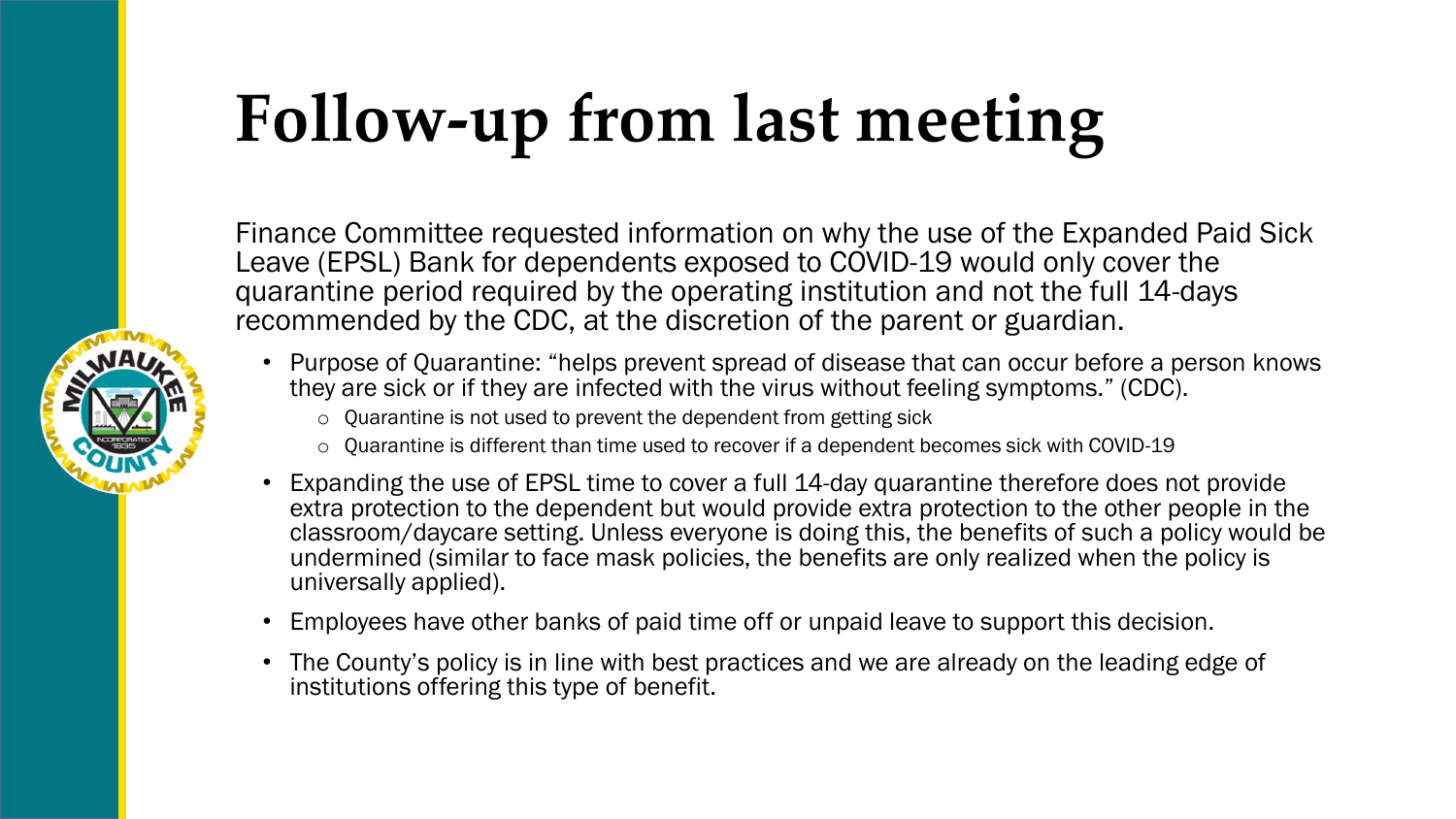## **Overview of Updates to Administrative Orders since May 13, 2021**

| <b>Order Name</b>                                                                  | Order#              | <b>Notes on Changes</b>                                                                                                                                                                                                                                                                                                                                                                                                                                                                                                                                                                                                                          |  |
|------------------------------------------------------------------------------------|---------------------|--------------------------------------------------------------------------------------------------------------------------------------------------------------------------------------------------------------------------------------------------------------------------------------------------------------------------------------------------------------------------------------------------------------------------------------------------------------------------------------------------------------------------------------------------------------------------------------------------------------------------------------------------|--|
| Universal Face Mask<br><b>Policy and Procedures</b><br><b>Administrative Order</b> | $20 - 14v4$         | COVID-protocols, including masking and social distancing, will continue to be<br>$\bullet$<br>required indoors at all County facilities - for both members of the public and<br>County employees. This includes masking at private, indoor events.<br>Members of the public will no longer be required to wear masks while outdoors at<br>$\bullet$<br>County-owned areas.<br>County employees will be required to wear masks outdoors at times when they<br>$\bullet$<br>cannot maintain 6 feet of distance with other people. When distance can be<br>maintained outdoors, Milwaukee County employees may remove their masks<br>when outdoors. |  |
| <b>Service Risk Mitigation</b><br>and Re-Opening<br><b>Requirements</b>            | 20-13 <sub>v9</sub> | All capacity limits will be lifted in outdoor settings.<br>$\bullet$<br>Capacity limits will be decreased in <b>indoor</b> settings, to the lesser of:<br>$\bullet$<br>75% (pre-COVID) capacity;<br>1)<br>1 person per 30 square feet of useable space; or<br>2)<br>3)<br>750 people.<br>Departments will no longer need to submit re-opening plans for services or events<br>$\bullet$<br>that are entirely outdoors.<br>Some indoor safety requirements are being loosened, particularly for indoor<br>$\bullet$<br>events (e.g., less rigid seating arrangements, use of buffets).                                                            |  |